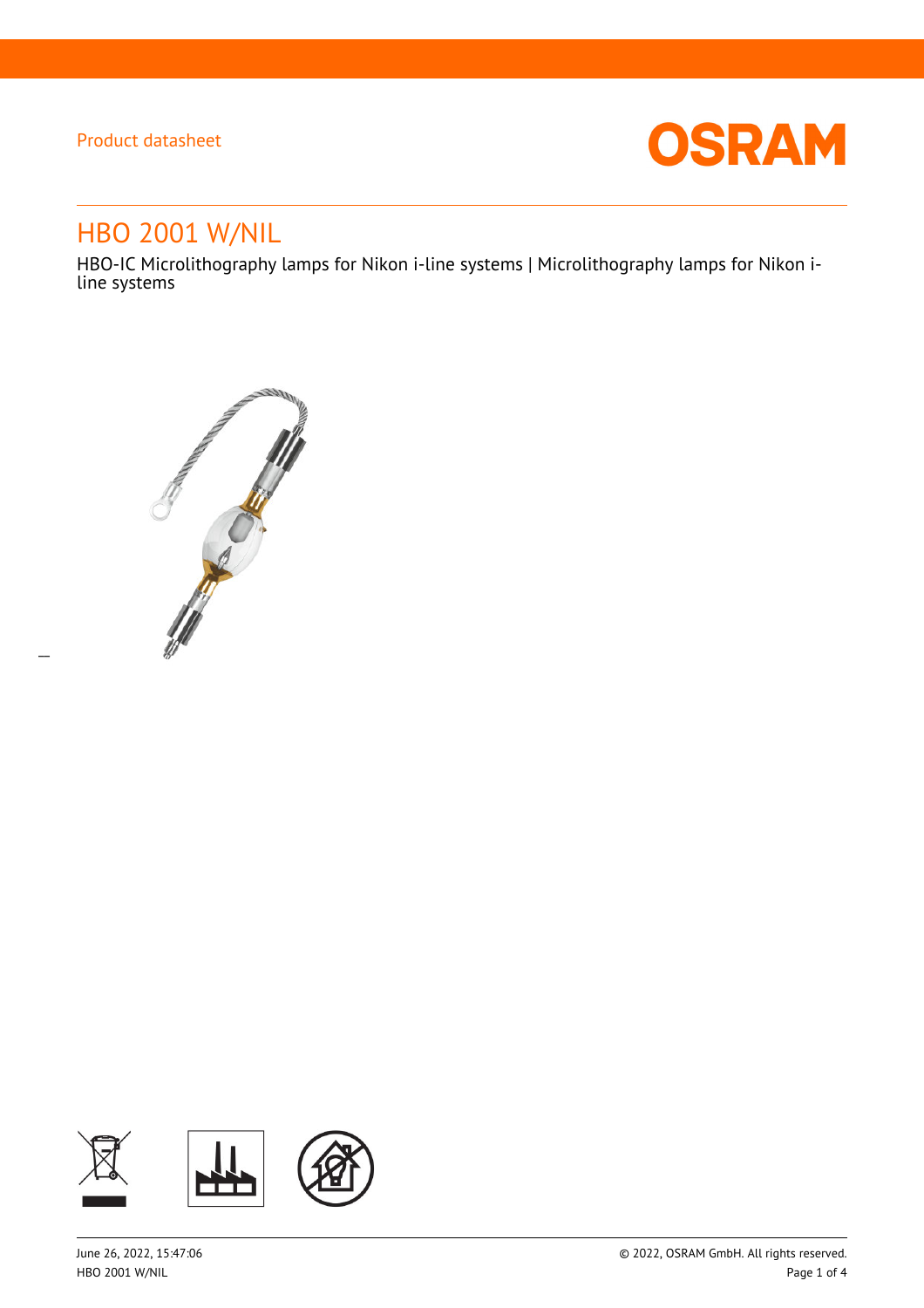#### Technical data

## **Electrical data**

| Nominal voltage        | 26.0 V    |
|------------------------|-----------|
| <b>Nominal current</b> | 67 A      |
| Type of current        | DC.       |
| Rated wattage          | 1750.00 W |
| Nominal wattage        | 2000.00 W |

## **Dimensions & weight**



| <b>Diameter</b>                             | $52.0$ mm          |
|---------------------------------------------|--------------------|
| Length                                      | 251.0 mm           |
| <b>Mounting length</b>                      | 251.0 mm           |
| Length with base excl. base pins/connection | 219.00 mm          |
| Light center length (LCL)                   | $122.25$ mm $^{1}$ |
| Electrode gap cold                          | $4.5$ mm           |

1) Distance from end of base to tip of anode or cathode (cold)

## **Additional product data**

| Product remark | Also available as Super Longlife version with 2,250 h |  |
|----------------|-------------------------------------------------------|--|
|                | lifespan: HBO 2001 W/NIEL (4050300538211)             |  |

#### **Capabilities**

**Burning position Burning position C Burning in the U Other** 1<sup>)</sup>

1) Anode underneath

## **Environmental information**

## **Information according Art. 33 of EU Regulation (EC) 1907/2006 (REACh)**

**Date of Declaration** 01-01-2022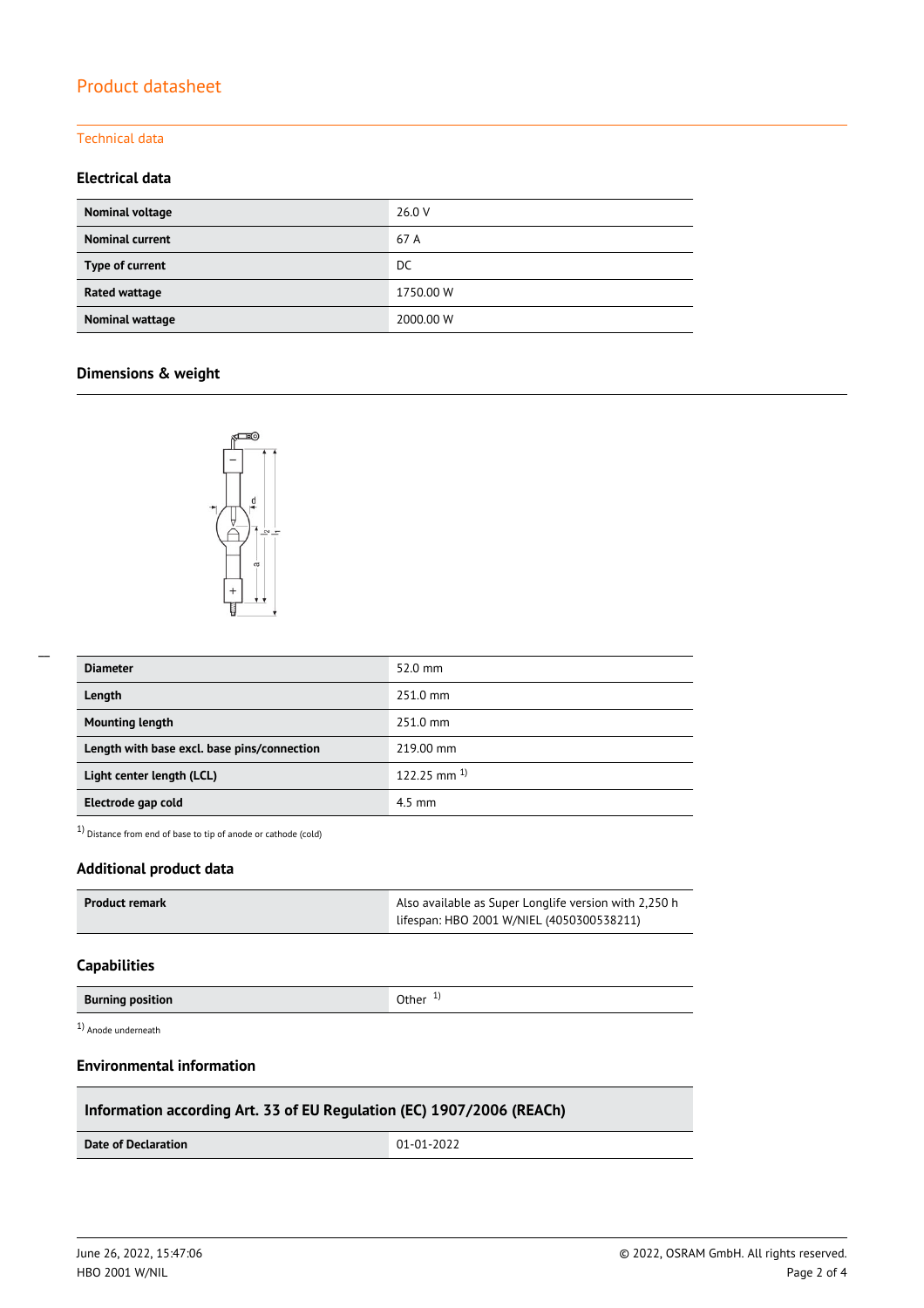| <b>Primary Article Identifier</b> | 4050300461489                                                                                         |  |
|-----------------------------------|-------------------------------------------------------------------------------------------------------|--|
| Candidate List Substance 1        | Lead                                                                                                  |  |
| CAS No. of substance 1            | 7439-92-1                                                                                             |  |
| Safe Use Instruction              | The identification of the Candidate List substance is<br>sufficient to allow safe use of the article. |  |
| Declaration No. in SCIP database  | 51d17212-f48f-4e56-91b0-487db4ddc57b                                                                  |  |

\_\_